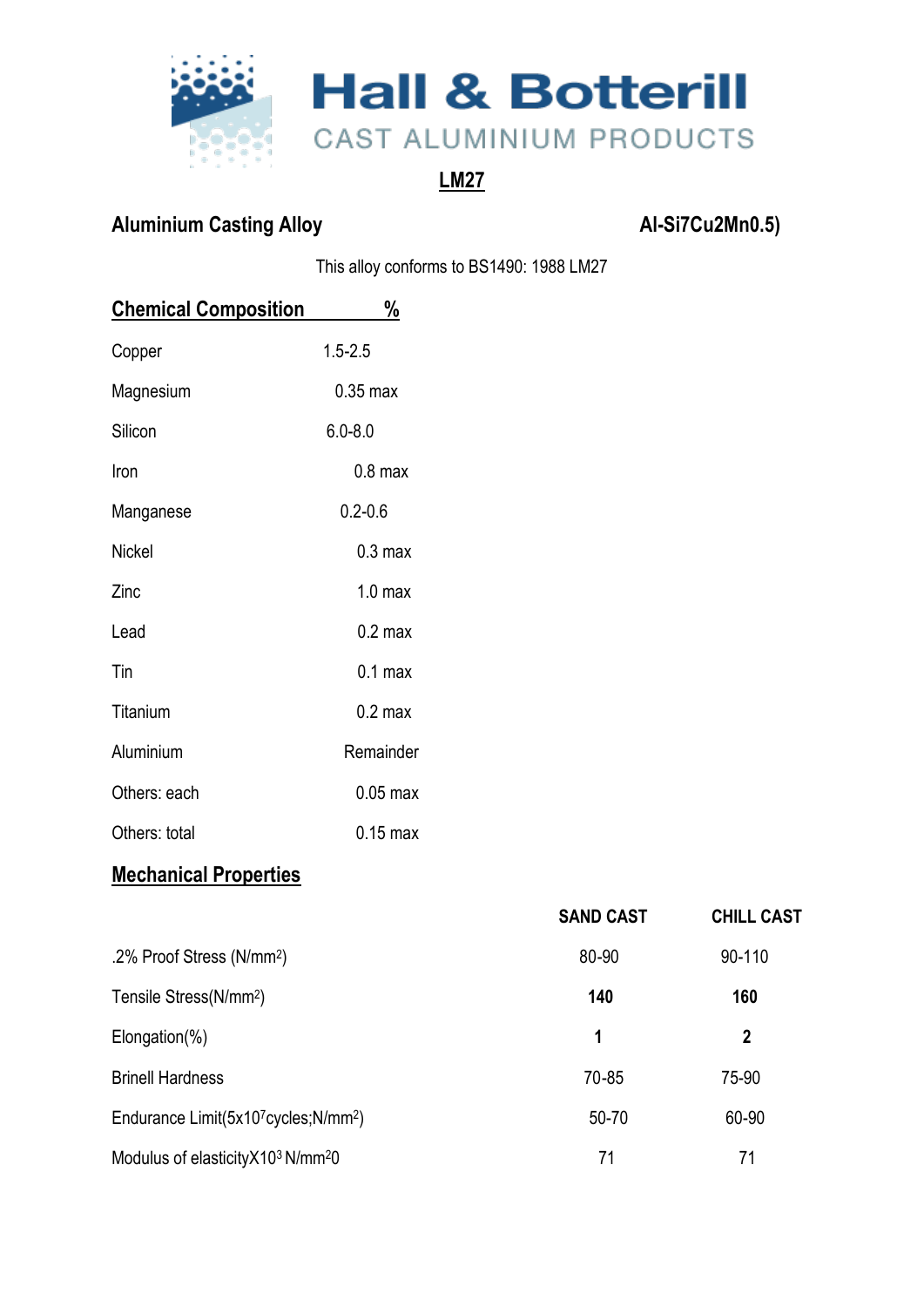Shear Strength(N/mm<sup>2</sup> ) and the set of the set of the set of the set of the set of the set of the set of the set of the set of the set of the set of the set of the set of the set of the set of the set of the set of the set of the set of the se

The values shown are typical ranges for sand and chill cast test bars produced to the requirement of B.S 1490.Those in heavier type are minimum specification values.

## **Strength at Elevated Temperatures**

LM27 alloy retains a high proportion of its original room temperature strength at moderately elevated temperatures. For short period exposure, the tensile strength of chill castings is reduced by only 20% at 2000 C and by 40% at 2500C. The reduction in proof stress is considerably less.

### **Physical Properties**

| Coefficient of Thermal Expansion(per <sup>o</sup> Cat20-100 <sup>oc</sup> | 0.0000215 |
|---------------------------------------------------------------------------|-----------|
| Thermal Conductivity (cal/cm <sup>2</sup> cm/°Cat25°C)                    | 0.37      |

### **Machinability**

LM27 has fairly good machining characteristics and is similar in this respect to LM4-M. For the best results, tungsten carbide tools are recommended. Liberal use of cutting lubricant and coolant is advised.

### **Corrosion Resistance**

Resistance to attack under normal atmospheric conditions is fairly good.

### **Casting Characteristics**

FLUIDITY –Good, suitable for thin castings

PRESSURE TIGHTNESS –Excellent, particularly suitable for castings required to be leak tight

HOT-TEARING –Excellent, hot tearing problems are seldom encountered with this alloy.

TYPICAL POURING TEMPERATURE -710OC

Practical temperatures will vary above or below this value dependent on the mould configuration.

PATTERNMAKERS'SHRINKAGE -1.3% or 1/75

### **Heat Treatment**

This alloy is standardised In the as cast condition, but it has been shown that the tensile properties may be substantially increased by an appropriate heat treatment. The response to heat treatments is dependent on the presence of Magnesium so it is important that castings for heat treatment should have a Magnesium content at the top of the range. (0.35% max)